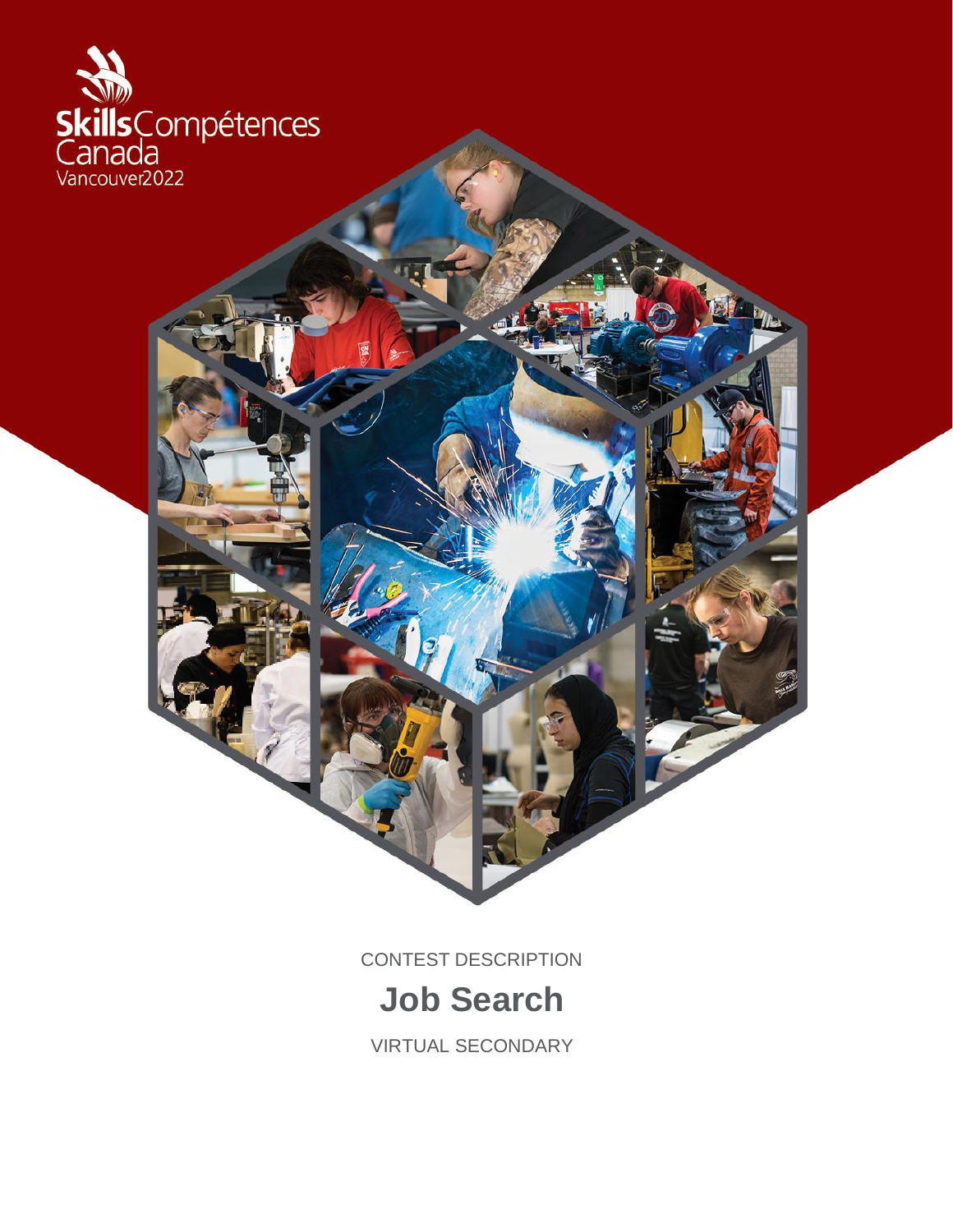

## Table of Contents

|                 | 1 THE SKILLS FOR SUCCESS FOR CAREERS IN THE SKILLED TRADES |  |
|-----------------|------------------------------------------------------------|--|
|                 |                                                            |  |
|                 |                                                            |  |
| $\overline{4}$  |                                                            |  |
| $5\overline{)}$ |                                                            |  |
| 6               |                                                            |  |
| $\overline{7}$  |                                                            |  |
| 8               |                                                            |  |
| 9               |                                                            |  |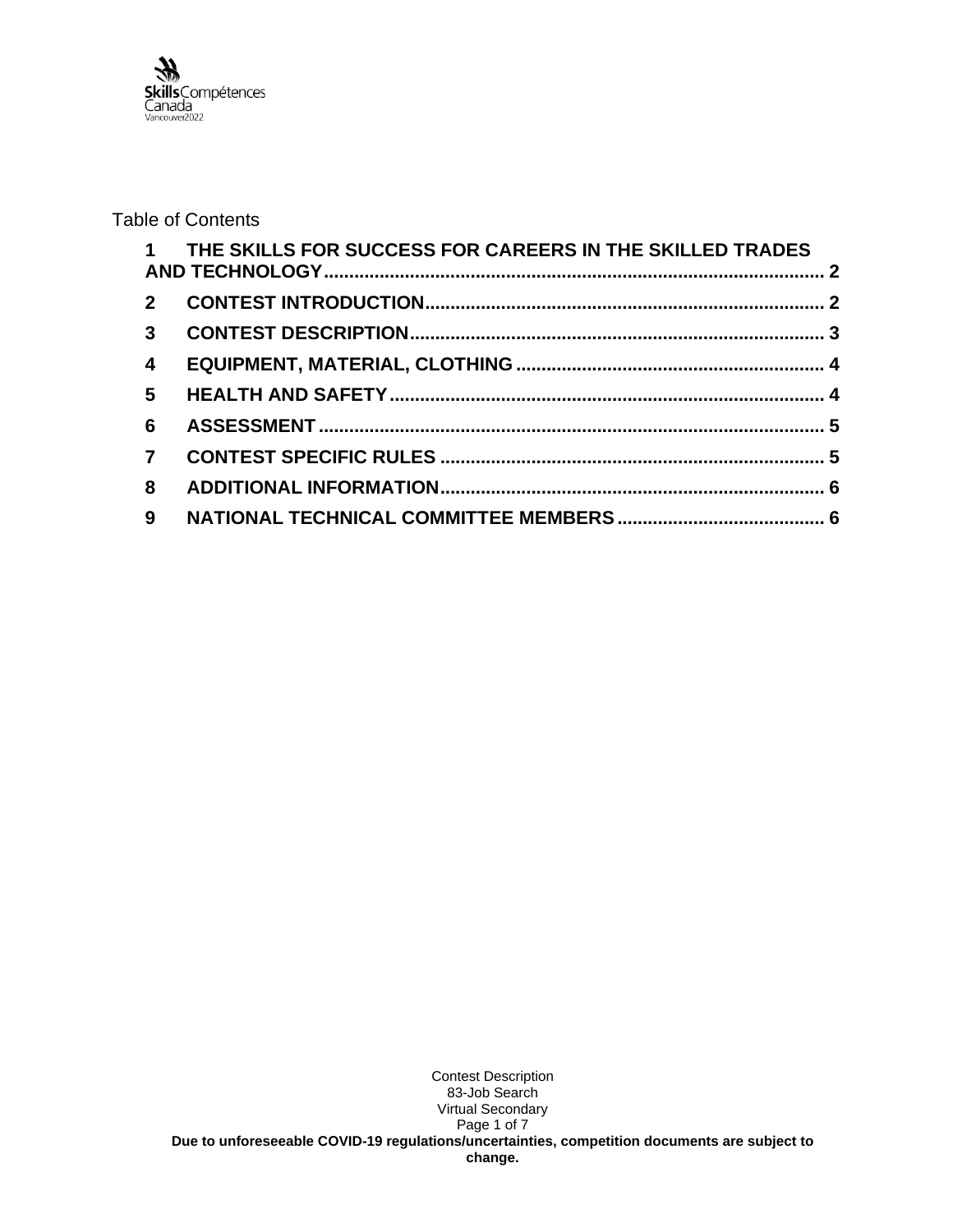

## <span id="page-2-0"></span>**1 THE SKILLS FOR SUCCESS FOR CAREERS IN THE SKILLED TRADES AND TECHNOLOGY**

In response to the evolving labour market and changing skill needs, the Government of Canada has launched the new Skills for Success *(former Essential Skills)* model defining nine key skills needed by Canadians to participate in work, in education and training, and in modern society more broadly. SCC is currently working with Employment and Social Development Canada (ESDC) to bring awareness of the importance of these skills that are absolutely crucial for success in Trade and Technology careers. Part of this ongoing initiative requires the integration and identification of the Skills for Success in contest descriptions, projects, and project documents. The next phase and very important aspect of our Skills for Success (SfS) initiative is to provide a *Skills Report Card* to each competitor at the Skills Canada National Competition. The purpose of the report card is to inform the competitor about their current level of nine identified Skills for Success based on their competition scores. With this knowledge, the competitor will be made aware which skill may require improvement. Full implementation is expected in the next Skills Canada National Competition.

The following 9 skills have been identified and validated as key skills for success for the workplace in the legend below:

<sup>1</sup>Numeracy, <sup>2</sup>Communication, <sup>3</sup>Collaboration, <sup>4</sup>Adaptability, <sup>5</sup>Reading, <sup>6</sup>Writing, <sup>7</sup>Pro blem Solving, <sup>8</sup>Creativity and Innovation, <sup>9</sup>Digital

These Skills for Success have been identified in section 2.3 and/or 3.2 of your Contest Description and if applicable, in your Project and supporting documents.

# <span id="page-2-1"></span>**2 CONTEST INTRODUCTION**

2.1 Description of the associated work role(s) or occupation(s)

[https://www.skillscompetencescanada.com/en/skill\\_area/job-search/](https://www.skillscompetencescanada.com/en/skill_area/job-search/)

2.2 Purpose of the Challenge

Throughout one's lifetime and in any field of work, strong job search skills are crucial. The Job Search competition simulates the process for preparing for a successful entry into the workforce. This includes researching career options and expectations and how to critically use self-assessments when preparing an effective job application, cover letter and resume targeted to specific positions. The competition also mirrors the application and interview process that job seekers experience during their search for employment. This competition requires competitors to identify and showcase skills needed for success in an evolving workforce.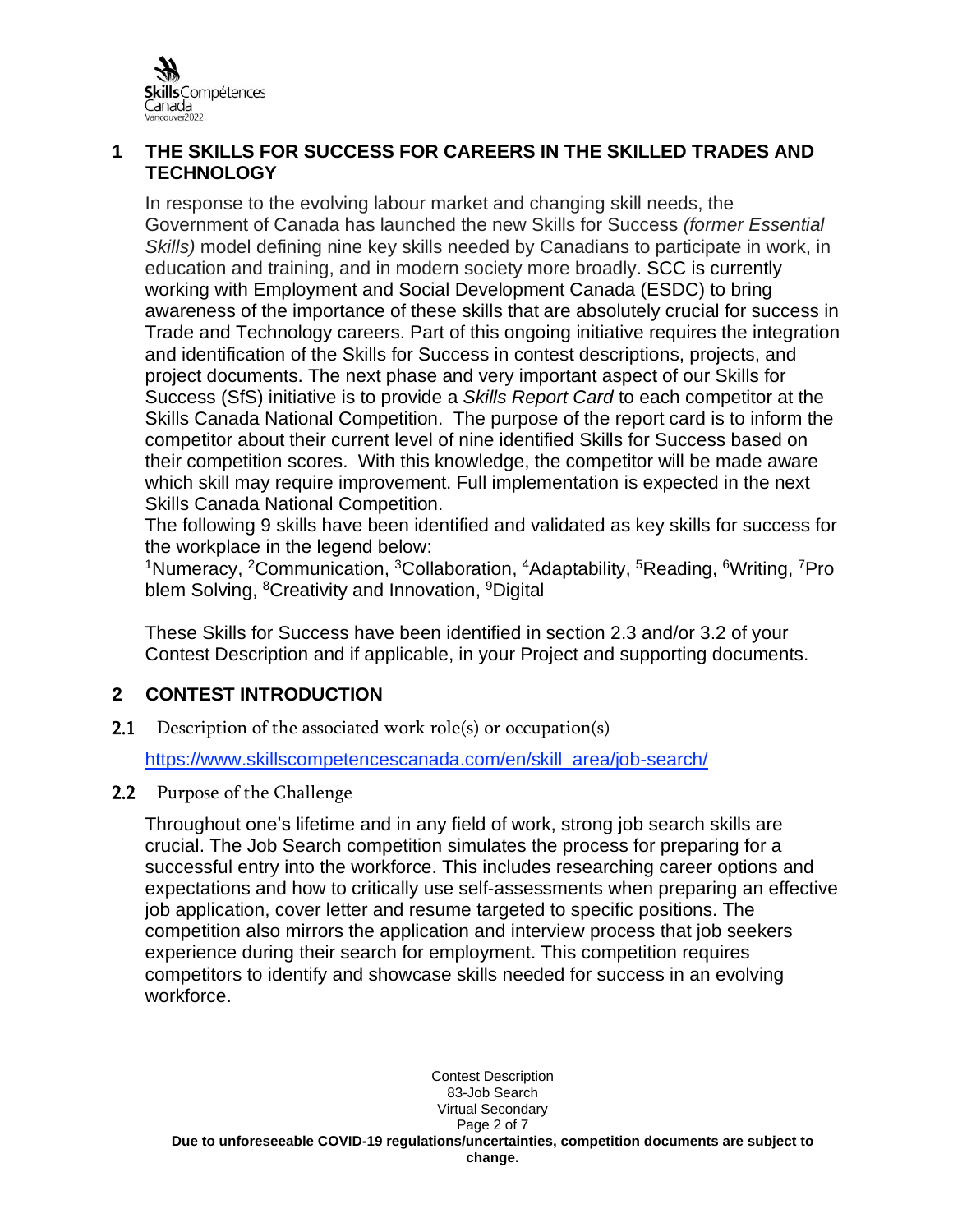

2.3 Duration of contest

During the SCNC 2022, the secondary category will be hosted virtually. The competition for your skill will consist of a total of 6 hours. A detailed schedule will be posted on our website.

#### **2.4** Skills and Knowledge to be tested.

Knowledge of the elements required in an effective job search, including:

- Demonstrating an understanding of effective career planning;
- Analyzing the relationship between employability skills, skills for success and the career planning process;
- Applying an appropriate understanding of employability skills and skills for success in a range of competition activities representative of career planning;
- Evaluating relevant details in competition activities that best illustrate skills, knowledge and abilities;
- Preparing an effective, professional, and targeted job application, résumé and cover letter;
- Responding effectively to interview questions, with responses that are relevant to the questions asked, making clear links to the job posting applied for; competitors must communicate appropriate experience and skills, explaining how these align with the position requirements;
- Communicating understanding of effective career planning and skills for success through the delivery of a well-developed targeted presentation.
- Demonstrating how to effectively use general digital and software technology in the job search process.

# <span id="page-3-0"></span>**3 CONTEST DESCRIPTION**

3.1 List of documents produced and timeline for when competitors have access to the documents on the Skills/ Compétences Canada website

| DOCUMENT | DATE OF DISTRIBUTION |
|----------|----------------------|
| Project  | January 2022         |

- 3.2 Tasks that may be performed during the contest
	- Conduct research into employability and skills for success<sup>7</sup>
	- Prepare and submit a cover letter and résumé targeting one of two available positions in advance of the scheduled competition dates; due date is identified in the Test Project; 6, 8
	- Complete job application form targeted for a selected position  $6$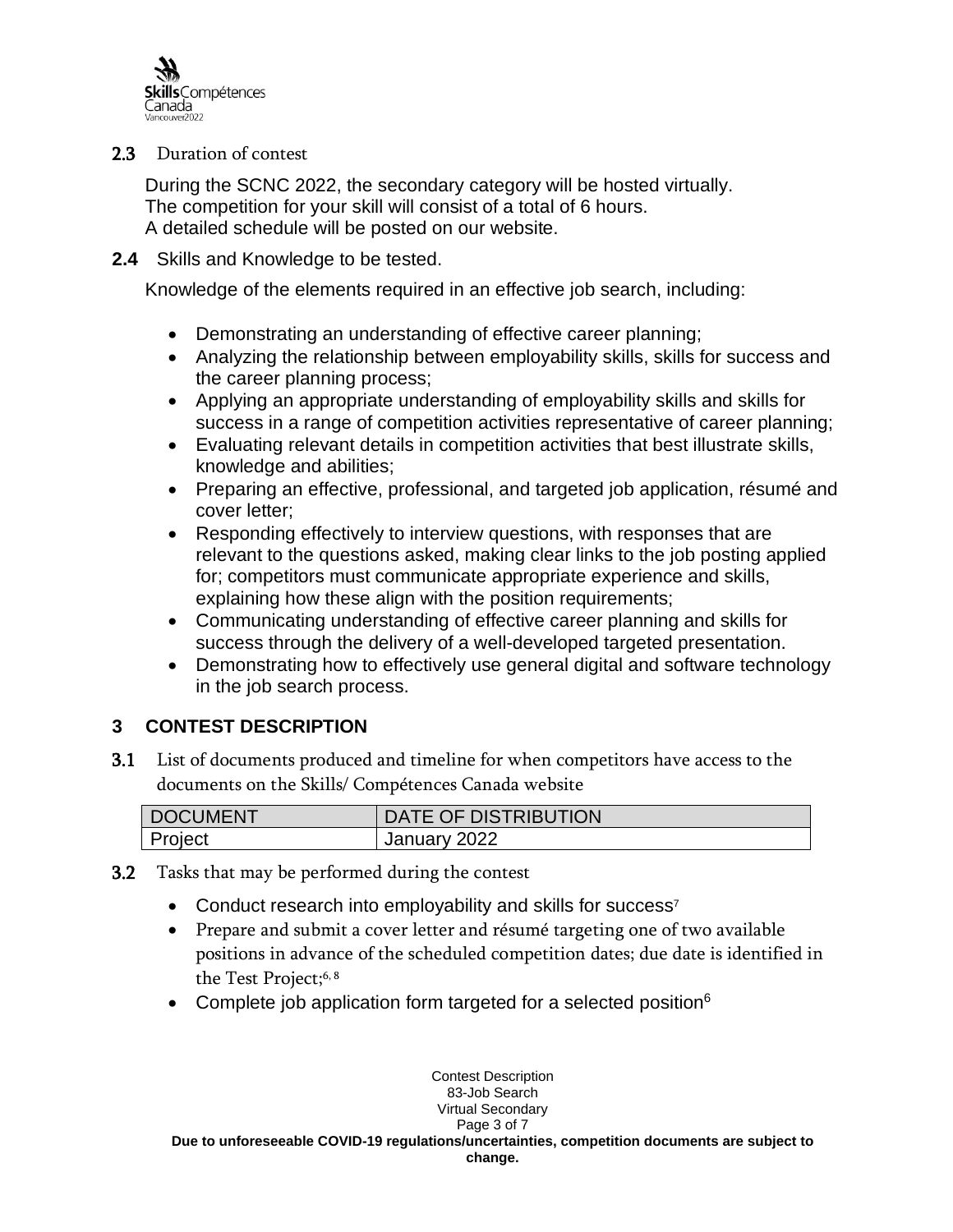

- Complete job search skills for success exercise to assess the competitors' knowledge of employability and skills for success as they relate to the elements of an effective job search.<sup>7</sup>
- Analyze information based upon employability and skills for success and deliver presentation.<sup>2</sup>
- Use technology for completion of assigned activities.<sup>9</sup>
- Convert and combine multiple word processing application documents into one PDF. 9
- Respond to questions from a panel in a virtual interview, for the position for which they submitted their advance cover letter and resume. <sup>2,7</sup>
- Deliver a formal presentation to a panel;
- Respond to questions from a panel in a virtual meeting, related to the competitor's presentation.

*Skills for Success - <sup>2</sup>Communication, <sup>6</sup>Writing, <sup>7</sup>Problem Solving, <sup>8</sup>Creativity & Innovation, <sup>9</sup>Digital*

# <span id="page-4-0"></span>**4 EQUIPMENT, MATERIAL, CLOTHING**

- 4.1 Equipment and material provided by the competitor and/or host facility
	- Supporting material for your personal job interview.
	- Competitors are responsible to ensure they have reliable access to technology and internet service to submit required documents and participate in virtual meetings.
	- Students are responsible to communicate with their provincial Skills body for any technical or proctor needs
	- Required clothing provided by the competitor
	- Appropriate business attire for video and virtual

# <span id="page-4-1"></span>**5 HEALTH AND SAFETY**

## 5.1 Safety program

SCC has implemented a comprehensive safety program as health and safety is an integral part of our competitions. Our safety program includes guidelines and procedures to make the work environment in each skill area safer.

#### **5.1.1** Safety manual

As part of our program a safety manual has been created to monitor and document health and safety within each skill area. It includes a definite plan of action designed to prevent accidents. The safety manual will be provided for every skill and these instructions must be followed and respected by all participants and officials at the SCNC.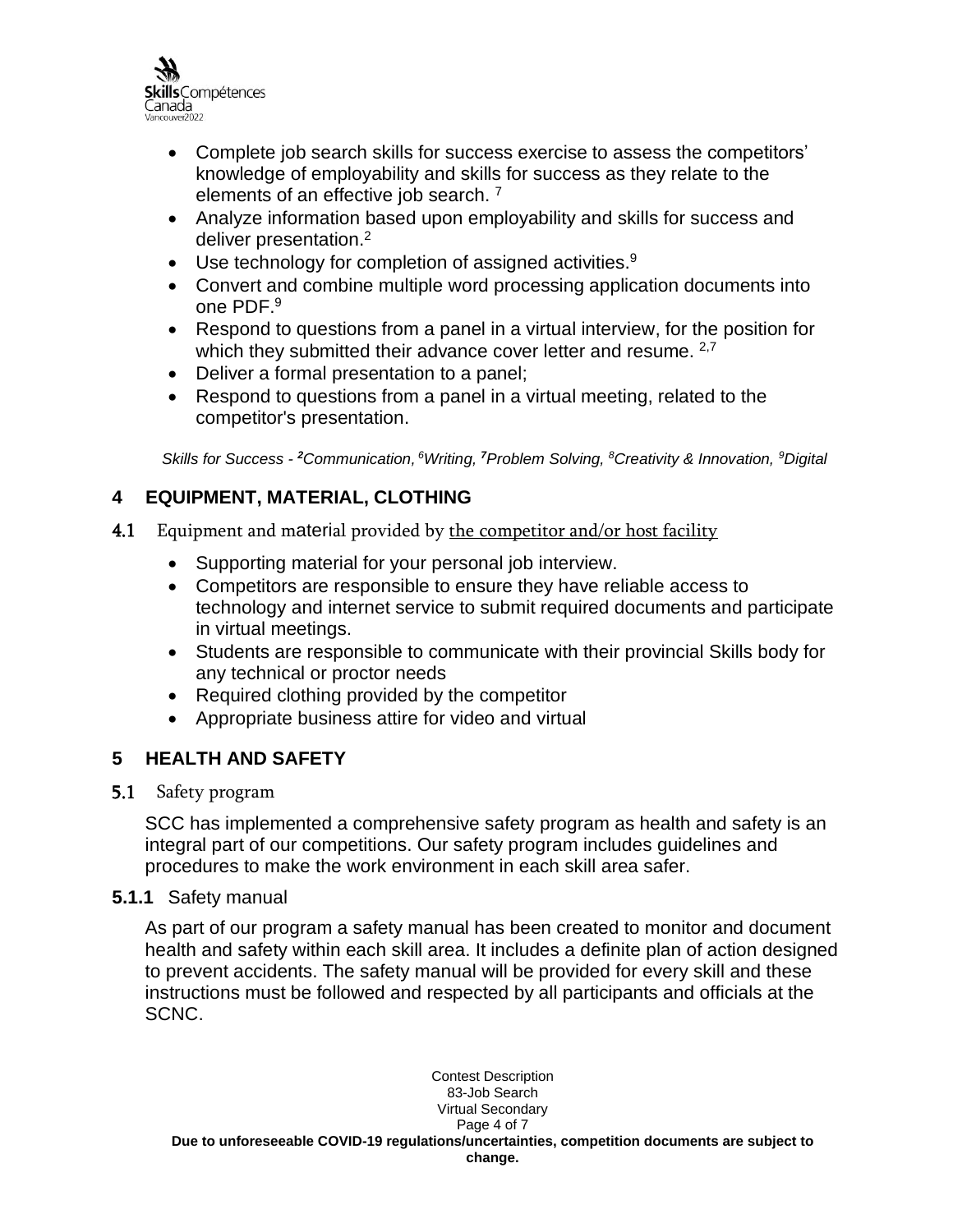

## **5.1.2** Safety workshop

During orientation, Competitors will participate in a Safety workshop and they will be expected to work and maintain a safe working area during the competition. Any Competitor breaking any health, safety, and environmental rules, may be required to undertake a second safety workshop, this will not affect the Competitor's competition time.

#### 5.2 COVID-19 Protocol

The COVID guidelines already in place within the participants' jurisdiction would need to be followed during the SCNC. It is the responsibility of the participants (Competitor, Proctors, NTC members, and anyone onsite during the competition) to ensure that the COVID guidelines are respected.

- 5.3 List of required personal protective equipment (PPE) provided by the competitor and/or host facility
	- No PPE required

**Note**: Competitors who do not have the required protective equipment will not be allowed to participate in the competition

#### <span id="page-5-0"></span>**6 ASSESSMENT**

6.1 Point breakdown

**Note:** This list is subject to change.

| <b>TASKS</b>                                         | /100 |
|------------------------------------------------------|------|
| <b>Email Submission of Full Package</b>              |      |
| <b>Submitted Cover Letter</b>                        |      |
| <b>Submitted Resume</b>                              | 7    |
| Submitted Job Application                            | 5    |
| <b>Virtual Skills for Success Assessment</b>         | 6    |
| Presentation (content & structure)                   | 10   |
| <b>Virtual Presentation Delivery &amp; Questions</b> | 20   |
| Professional Demeanor and Delivery                   |      |
| Personal Job Interview                               | 35   |

# <span id="page-5-1"></span>**7 CONTEST SPECIFIC RULE**

Contest specific rules cannot contradict or take priority over the Competition Rules. They do provide specific details and clarity in areas that may vary from contest to contest. Any additional contest rules will be reviewed during the competitor orientation.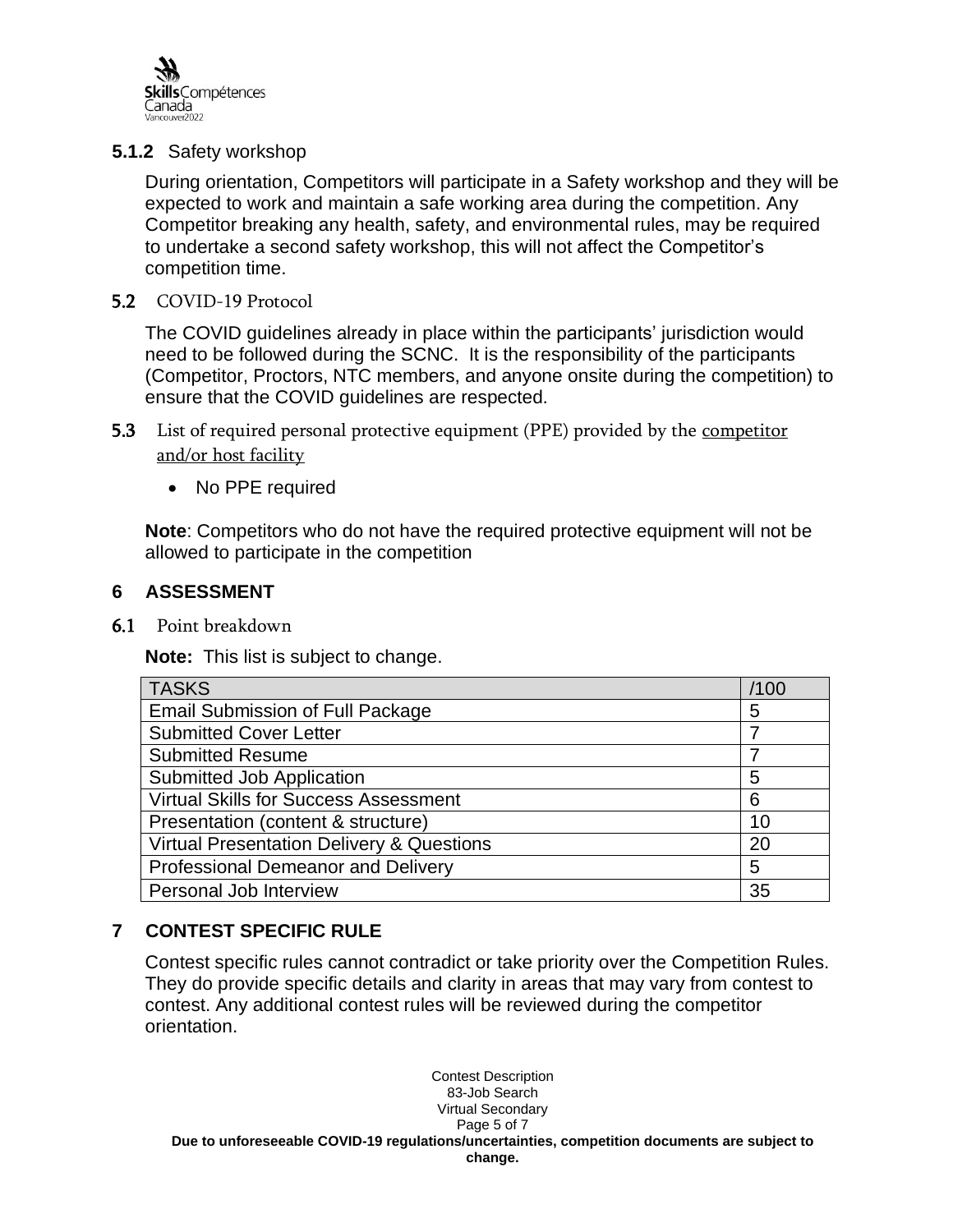| <b>TOPIC/TASK</b>            | <b>CONTEST SPECIFIC RULE</b>                                                                                              |
|------------------------------|---------------------------------------------------------------------------------------------------------------------------|
| Use of Technology            | Competitors are able to use earbud/phones for<br>use during live virtual interaction                                      |
| Use of Technology            | • The use of all other technology requires advance<br>permission                                                          |
| Use of Designated<br>Proctor | Competitors may have an approved designated<br>proctor present in person during the virtual<br>interaction with the panel |

## <span id="page-6-0"></span>**8 ADDITIONAL INFORMATION**

#### 8.1 Interpreter

If a competitor requires the help of an interpreter during the competition, the Skills/Compétences Canada Provincial/Territorial offices must advise Skills/Compétences Canada National Secretariat a minimum of 1 month prior to the competition or this service may not be guaranteed.

#### 8.2 Ties

- Tiebreaker #1: The competitor with the highest score in the Job Interview Responses will be used to break the tie.
- Tiebreaker #2: In the event a tie remains after applying criteria "a", the highest score in the virtual presentation delivery & questions will be used to break the tie.
- Tiebreaker #3: In the event a tie remains after applying criteria "b", the highest score in the Résumés criteria will be used to break the tie.

## 8.3 Competition rules

Refer to the competition rules of the Skills Canada National Competition which can be found on our website.

# <span id="page-6-1"></span>**9 NATIONAL TECHNICAL COMMITTEE MEMBERS**

| <b>MEMBER ORGANIZATION</b>  | <b>NAME</b>                     |
|-----------------------------|---------------------------------|
| Newfoundland and Labrador   | Tania Evans-Doyle - Chair       |
| <b>Prince Edward Island</b> | <b>Michelle Williams</b>        |
| Nova Scotia                 | Lynn Hogan Gillespie - Co-Chair |
| Manitoba                    | <b>Ryan Desjarlais</b>          |
| Saskatchewan                | <b>Gisele McCarthy</b>          |
| <b>New Brunswick</b>        | Véronique Savoie                |

Contact the Skills/Compétences Canada national secretariat for any questions or concerns: Nathalie Maisonneuve [\(nathaliem@skillscanada.com\)](mailto:nathaliem@skillscanada.com).

Contest Description 83-Job Search Virtual Secondary Page 6 of 7 **Due to unforeseeable COVID-19 regulations/uncertainties, competition documents are subject to change.**